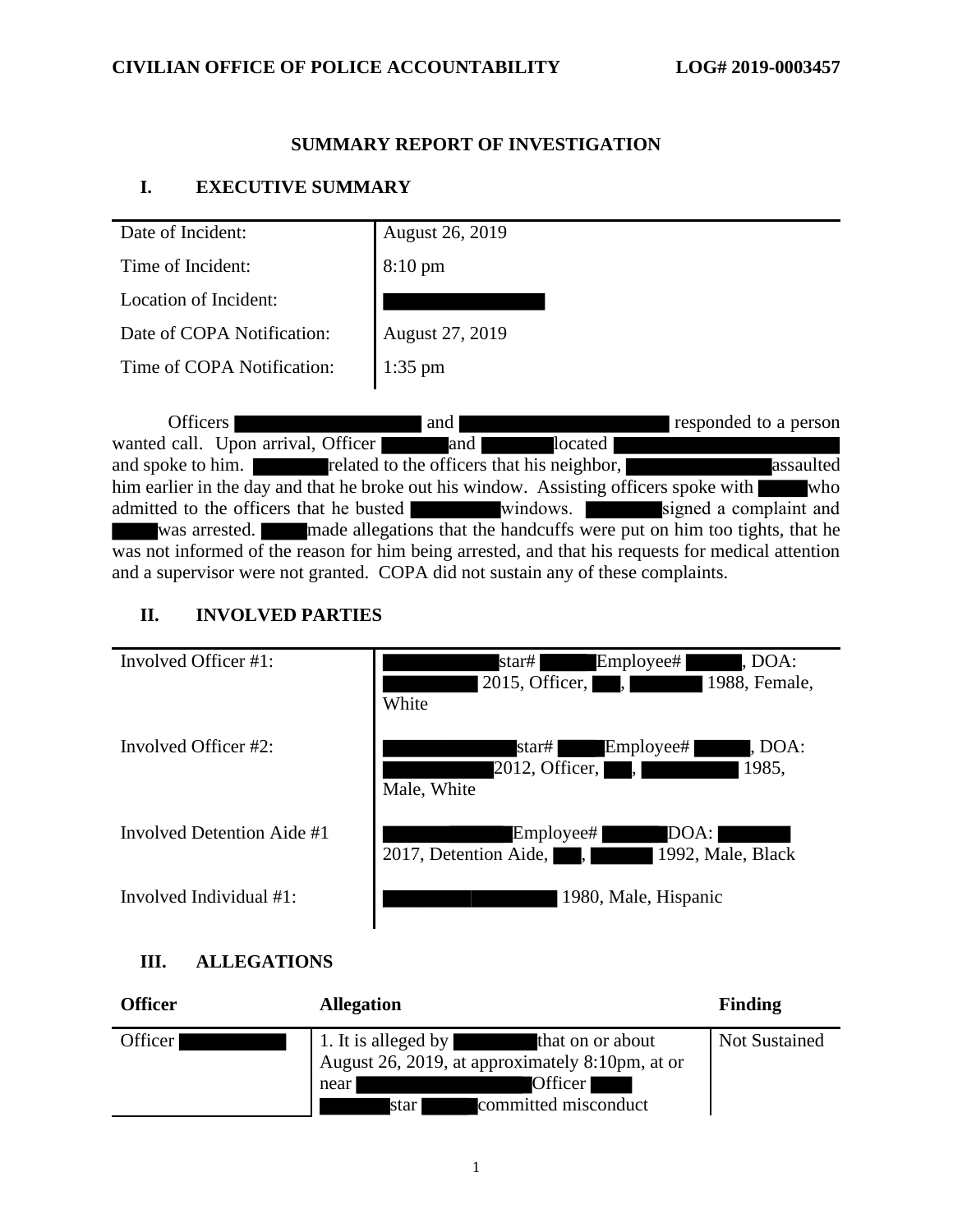|                | through the following act or omission:<br>by improperly handcuffing<br>in violation<br>of Rule 10.                                                                                                                                                                                                           |            |
|----------------|--------------------------------------------------------------------------------------------------------------------------------------------------------------------------------------------------------------------------------------------------------------------------------------------------------------|------------|
|                | 2. It is alleged by that on or about<br>August 26, 2019, at approximately 8:10pm, at or<br>Officer<br>near<br>star committed misconduct<br>through the following act or omission: by failing<br>why he was being arrested, in<br>to tell<br>violation of Rule 5.                                             | Exonerated |
|                | 3. It is alleged by<br>that on or about<br>August 26, 2019 at approximately 8:10pm, at or<br>Officer<br>near<br>committed misconduct<br>star L<br>through the following act or omission: by failing<br>to properly investigate<br>claim that he<br>was assaulted by his neighbor in violation of Rule<br>10. | Exonerated |
|                | 4. It is alleged by that on or about<br>August 26, 2019 at approximately 8:10pm, at or<br>Officer<br>near<br>committed misconduct<br>star<br>through the following act or omission: by failing<br>to call for a supervisor when asked to do so by<br>in violation of Rule 5.                                 | Unfounded  |
|                | 5. It is alleged by<br>that on or about<br>August 26, 2019 at approximately 8:10pm, at or<br>Officer  <br>near<br>star committed misconduct<br>through the following act or omission: by failing<br>to provide<br>with medical attention when<br>he asked, in violation of Rule 5.                           | Unfounded  |
| <b>Officer</b> | 1. It is alleged by<br>that on or about<br>August 26, 2019 at approximately 8:10pm, at or<br>Officer<br>near<br>committed misconduct<br>star I<br>through the following act or omission: by failing<br>why he was being arrested, in<br>to tell<br>violation of Rule 5.                                      | Exonerated |
|                | 2. It is alleged by<br>that on or about<br>August 26, 2019 at approximately 8:10pm, at or                                                                                                                                                                                                                    | Exonerated |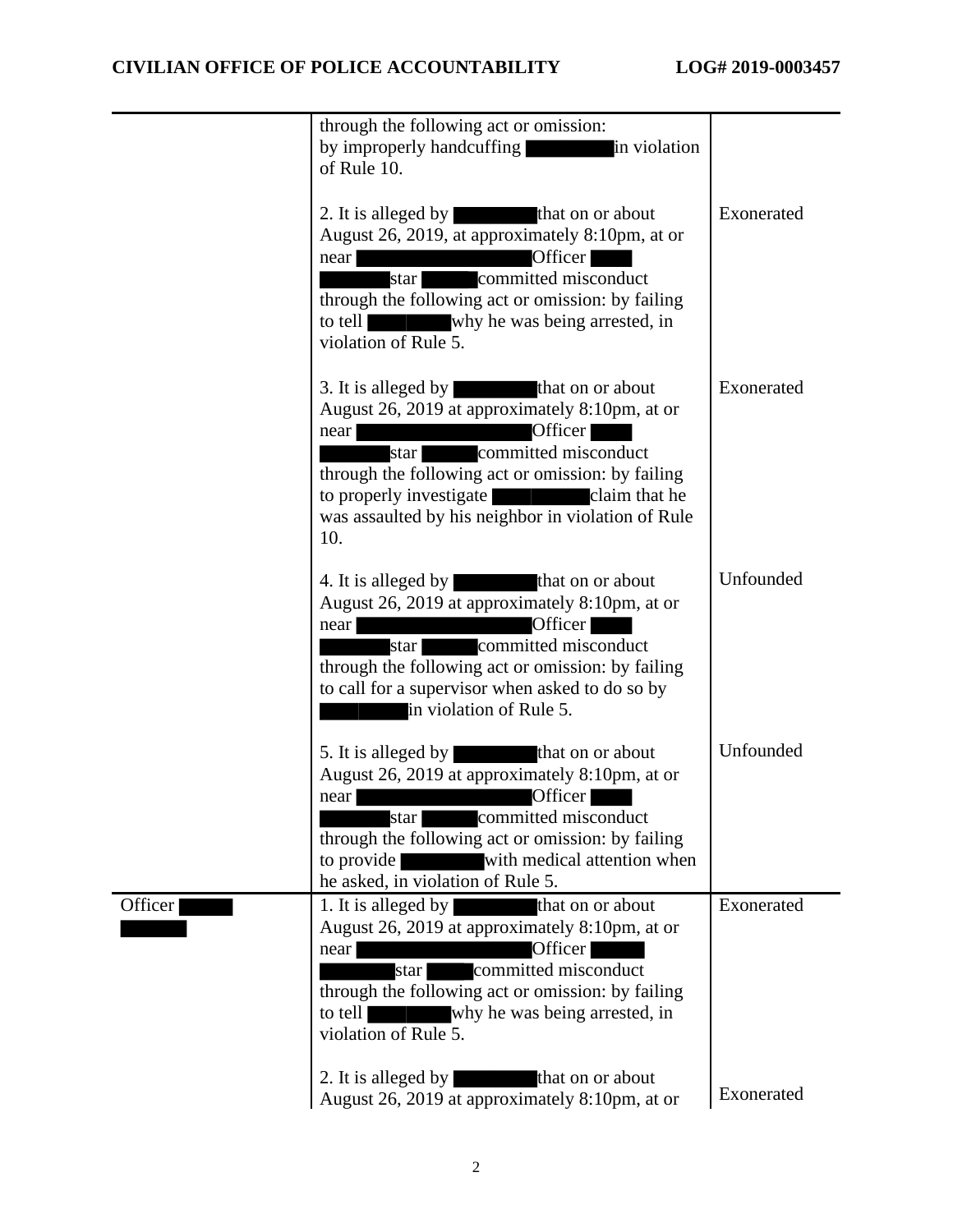|                       | Officer<br>near<br>committed misconduct<br>star  <br>through the following act or omission: by failing<br>to properly investigate<br>claim that he<br>was assaulted by his neighbor, in violation of Rule<br>10.                                                                                                                                                                                                                                                                                                                                                |                      |
|-----------------------|-----------------------------------------------------------------------------------------------------------------------------------------------------------------------------------------------------------------------------------------------------------------------------------------------------------------------------------------------------------------------------------------------------------------------------------------------------------------------------------------------------------------------------------------------------------------|----------------------|
|                       | 3. It is alleged by<br>that on or about<br>August 26, 2019 at approximately 8:10pm, at or<br>Officer<br>near<br>committed misconduct<br>star  <br>through the following act or omission: by failing<br>to call for a supervisor when asked to do so by<br>in violation of Rule 5.                                                                                                                                                                                                                                                                               | Unfounded            |
|                       | 4. It is alleged by that on or about<br>August 26, 2019 at approximately 8:10pm, at or<br>Officer<br>near<br>star committed misconduct<br>through the following act or omission: by failing<br>to provide<br>with medical attention when<br>he asked, in violation of Rule 5.                                                                                                                                                                                                                                                                                   | Unfounded            |
| <b>Detention Aide</b> | 1. It is alleged by<br>that on or about<br>August 26, 2019, at approximately 9:47pm, at or<br>near the District lock up, Detention<br>Aide<br>Employee #<br><u> Tanzania de San Francia de San Francia de San Francia de San Francia de San Francia de San Francia de San Francia de San Francia de San Francia de San Francia de San Francia de San Francia de San Francia de San Francia d</u><br>committed misconduct through the following act<br>or omission: by failing to provide<br>with<br>medical attention when he asked, in violation of<br>Rule 5. | <b>Not Sustained</b> |

# **IV. APPLICABLE RULES AND LAWS**

1. Rule 5- Failure to perform any duty 2. Rule 10-Inattention to duty

General Orders

1. G06-01-02 – Restraining Arrestees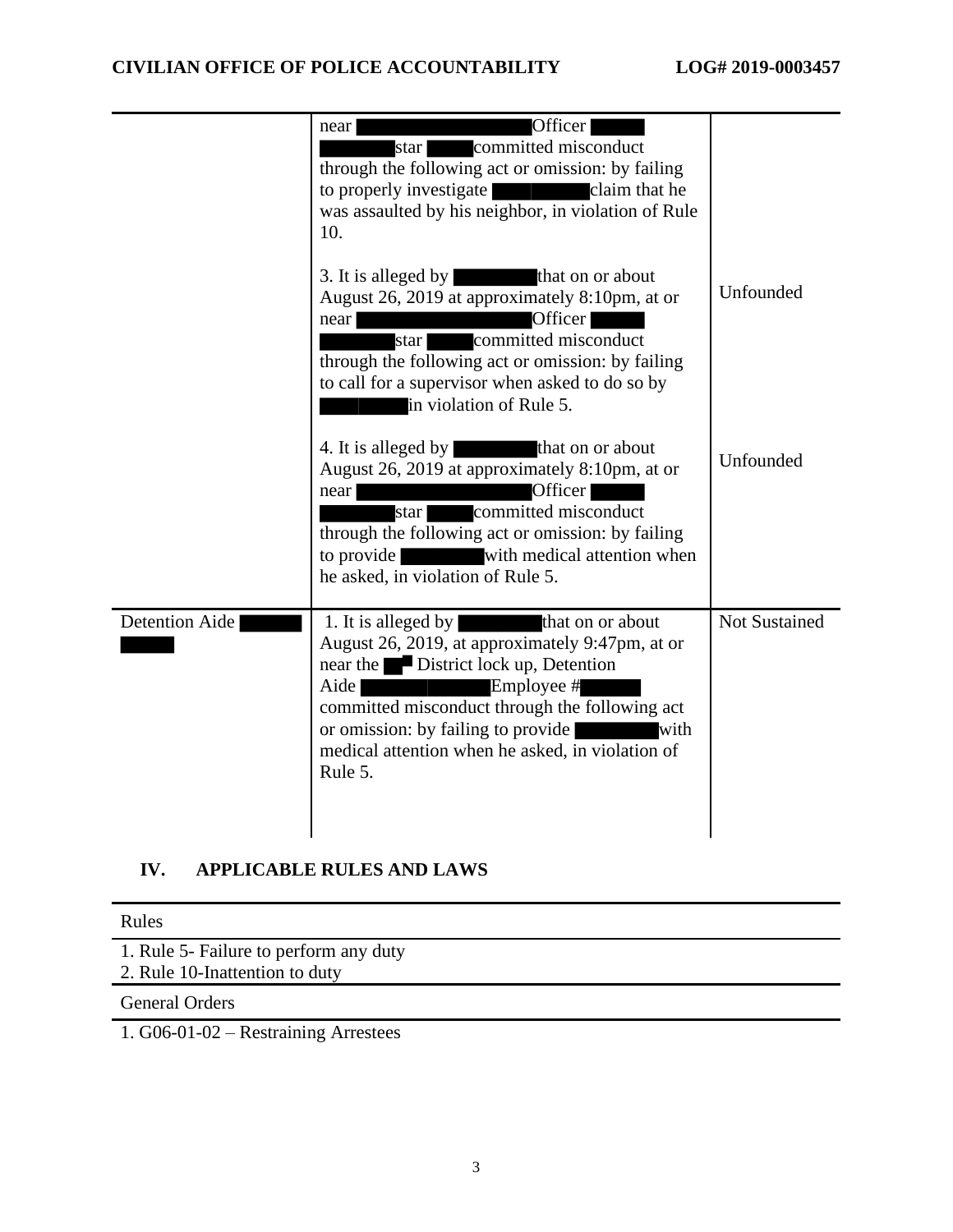### **V. INVESTIGATION<sup>1</sup>**

### **a. Interviews**

was interviewed by COPA on August 27, 2019.<sup>2</sup> According to he first had contact with the police on August 26, 2019, at around 5pm. His neighbor, called the police and the police arrived to house. Spoke to the police for about twenty minutes regarding an altercation he had with The police officers also spoke to for about twenty minutes. Both and agreed that they did not want to file complaints against each other. The police officers left the area.

Later that same day, tried to run over with his vehicle. Inever called police to report this incident. When asked why he did not call the police, stated that he did not call because he wanted to fight and the less the police know, the better. believed that after **attempted** to run him over, went to the police station to make a complaint.

At approximately 7:30pm, two police vehicles arrived in the back alley near house and the officers spoke with Both cars had a female and male officer inside. The officers in the first car asked what happened and informed that they had a signed complaint against him. The officers in the second vehicle went into the gangway and spoke with According to the female officer who got out of the second vehicle, placed handcuffs on him but did not tell him why he was being arrested. also stated that the female officer placed the handcuffs on him too tightly.

further stated that officers did not give him medical attention for a cut that he sustained earlier in the day and for the handcuffs being too tight. Stated that he was not injured by the police. He also stated that officers never told him why he was being arrested. Officers called a marked squad car to transport to the station. Once at the station, stated that he asked for a white shirt, but one never came. also stated that he informed somebody at the station that he needed medical attention because his hands were hurting from the handcuffs being too tight. According to **officers** never investigated his complaint that tried to run him over. did not seek medical attention once he was released.

was interviewed a second time by COPA on June 17, 2020,<sup>3</sup> to ask him some follow up questions. According to he asked the white female who put the handcuffs on him and the Hispanic male on scene for a white shirt, but one was never provided.  $\blacksquare$  also stated that he asked the same two officers for medical attention when he was getting arrested in the alley and he also asked for medical attention when he was in lock up. Solution described the person he

<sup>&</sup>lt;sup>1</sup> COPA conducted a thorough and complete investigation. The following is a summary of the material evidence gathered and relied upon in our analysis.

 $2$  Att. 2.

<sup>3</sup> Att. 19.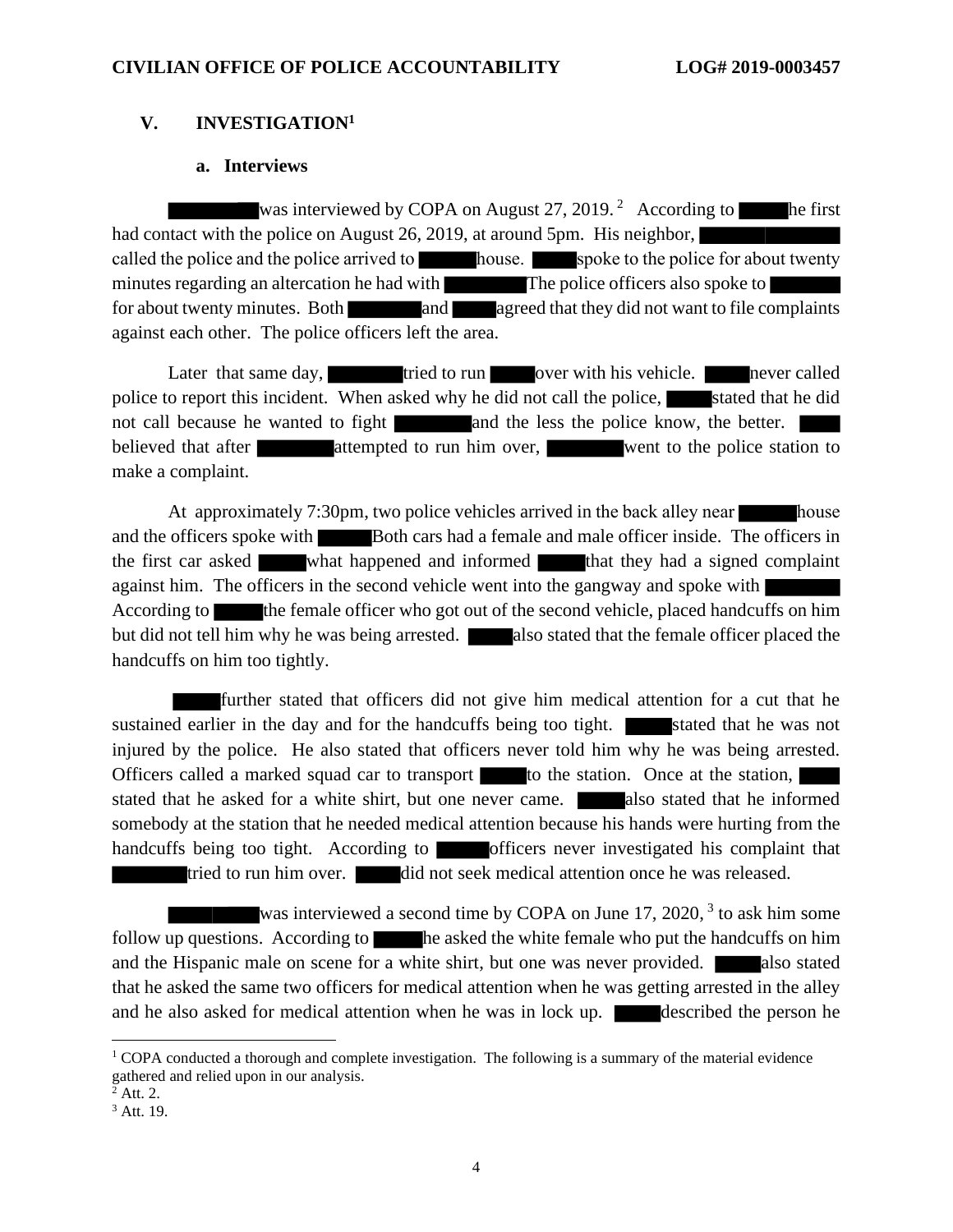asked in the lock up for medical attention as a black male<sup>4</sup> who works in lock-up and has been there for a long time. Stated that he wanted medical attention for a cut on his wrist from the handcuffs being too tight and an injury that he sustained earlier in the day. According to asked the male black for medical attention when he was being finger printed. also stated that he informed the female officer that the handcuffs were too tight, and he asked her to loosen them, but she told him to not to move around because they will get tighter.

**Officer** Was interviewed by COPA on June 30, 2020.<sup>5</sup> The incident occurred on August 26, 2019. According to Officer **on** the date of the incident, she was working in the District with her partner, Officer Constanting Officer was in uniform and was wearing a body-worn camera. On the date of the incident, Officer was responding to a person wanted call. Earlier in the day, Officer was standing near the desk at the District when she had an interaction with had come into the station to make a case report for a simple battery against his neighbor. told the desk officer that his neighbor ( was giving him a hard time and tried to drag him out of his yard and pull him out of his vehicle. **the use of the desk officer that he wanted** his neighbor arrested. Officer advised on how to obtain a warrant and an order of protection. Officer left the station to go on her regular routine patrol.

Sometime later, Officer was dispatched to the area of by OEMC for a person wanted call. Officer exited her vehicle and met with near his fence toward the alley. **let the officers into his yard and into his house.** told the officers that his neighbor threw a brick through his window and that his neighbor attempted to drag him out of his vehicle and through a fence. Officer observed an abrasion on arm. Officer asked if he wanted to sign a compliant and told the officers that he did, and he signed the complaint. Officer described demeanor as scared, frightened and fed up with the situation with his neighbor.

Officer and her partner exited house and went outside to the alley. Once in the alley, Officer **observed** and placed him into custody on a signed complaint. Officer described demeanor as verbally combative, he was swearing and making statements that he was not a snitch. According to Officer she only spoke briefly to but other officers on scene spoke with made a statement that this was not his first rodeo and that he was going back to county. also admitted to the other officers on scene that he did in fact have an altercation with his neighbor earlier in the day. was arrested for simple battery and the decision to arrest was made collectively between the officers on scene.

described the male as a stalky, dark-skinned, big guy, just under 6ft, wearing dark blue clothes.

 $\overline{5}$  Att. 24.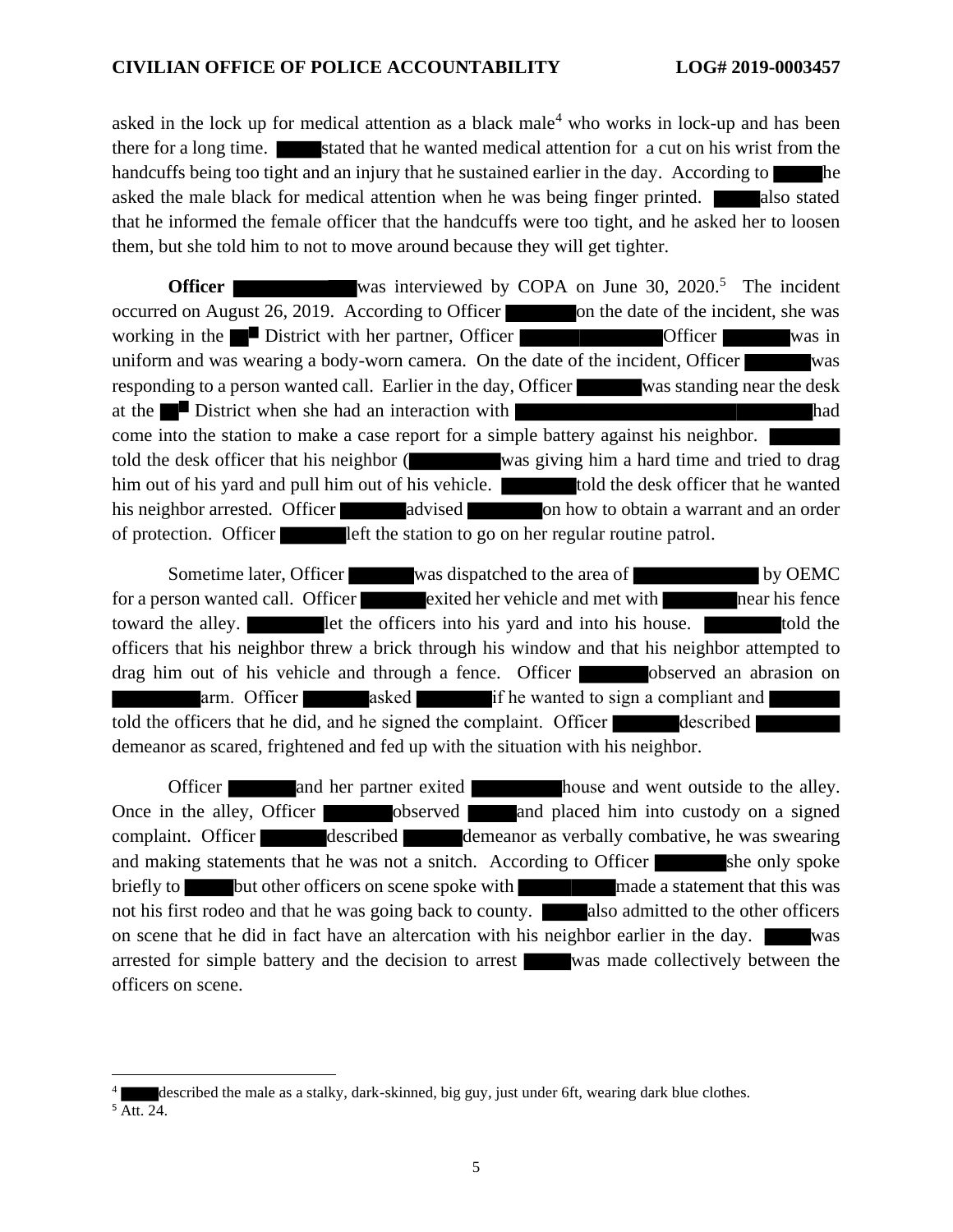Officer placed the handcuffs on According to Officer she placed the handcuffs on as she was trained to do. Officer took one arm and placed one handcuff on his wrist and then took the other arm and placed the other handcuff on his other wrist. Officer made sure that there was adequate space in between the handcuffs and his wrists. Officer does not recall if she double locked the handcuffs on Officer stated that was aware that he was getting arrested and that he was informed of his charges at the police station. Officer stated that she did not inform on scene as to why he was being arrested. Officer does not recall making any statements to her regarding his handcuffs being too tight. Officer also stated that if would have mentioned to her that his handcuffs were to tight, she would have loosened them. Officer did not hear state that he was assaulted by his neighbor. There was no paperwork generated on **b**ehalf. According to Officer she did not hear ask her or any other officer present to call a supervisor to the scene. also did not ask Officer or any other officer present for medical attention while they were on scene. made a comment back at the station that he should have shot his neighbor and dragged him into the yard. Officer did not observe any injuries to wrist. Officer denied all allegations made my

**Officer** Was interviewed by COPA on June 30, 2020.<sup>6</sup> The incident occurred on August 26, 2019. According to Officer **contain the date of the incident he was** working with Officer in the District. Officer was in uniform and was wearing a body-worn camera. On the date of the incident, Officer was responding to a person wanted call at the incident location. Officer was not given any information prior to his arrival to the incident location. When Officer first arrived at the location, he looked for and he made contact with him. The met the officers in the alley and let the officers inside through his rear gate. Officer asked for his account of what occurred. told the officers that he had an altercation with his neighbor ( related that he was physically assaulted by his neighbor. **Informed the officers** that he was in his vehicle and his neighbor tried to pull him out of it and on a separate occasion he was in his front yard and his neighbor grabbed him by his shirt and attempted to pull him through the gate causing injury. Showed the officer an injury to his forearm that was caused by his neighbor. According to Officer he observed a visible raised injury that was still bleeding on arm. also showed the officers that his front window was broken and there was a brick inside the house. The told the officers that threw the brick. Officer asked if he wanted to sign complaints and he stated that he did want to sign.

Officer exited residence and spoke to the assisting officers. The assisting officers related to Officer that they had spoken to and he admitted that he did get into an altercation with his neighbor. <br>Stated that he did not want to call the police

<sup>6</sup> Att. 23.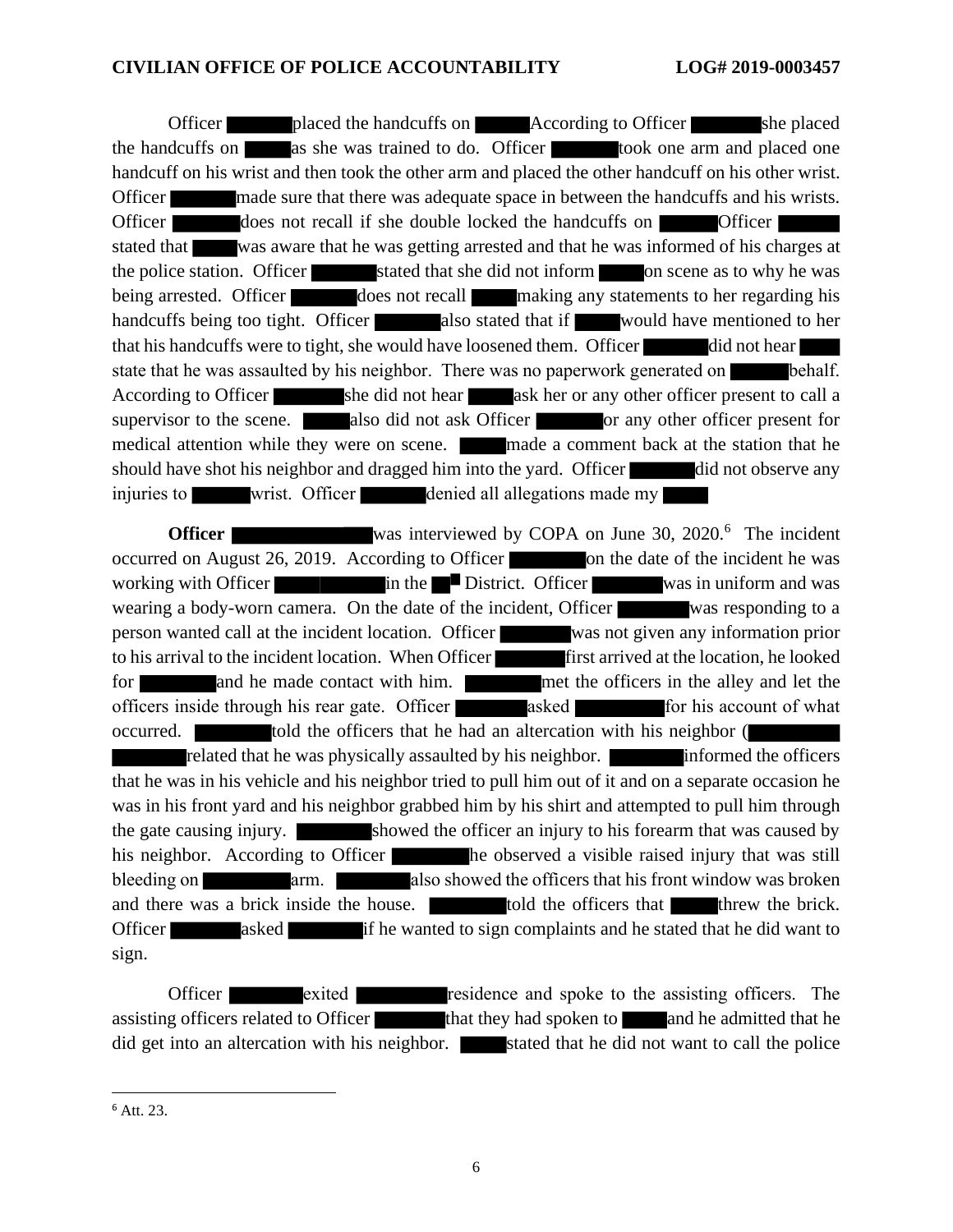because he was not a snitch. After the complaint was signed by was placed into custody. told Officer that this was not his first rodeo. Officer stated that never made any specific allegations and just stated that he was not a snitch. Officer described demeanor as a little frightened and fed up. Officer demeanor as a bit combative and verbally abusive. Was basically threatening to the officers. also made a comment that he should have shot and dragged him into the yard. The decision was made collectively to place into custody. was arrested for simple battery. Officer placed the handcuffs on Officer does not recall complaining about how the handcuffs were placed on him. Officer does not recall if he informed of why he was being arrested but he may have later. According to Officer he does not like to get into the specifics about arrests on scene to protect the rights of the arrestee and as a de-escalation technique. Officer does not recall hearing say anything about him being assaulted by his neighbor. No paperwork was produced on behalf. Officer does not recall asking for a supervisor on scene or medical attention. Officer does not recall complaining about the handcuffs or any pain. Officer denied all allegations made by

**Detention Aide (DA)** was interviewed by COPA on July 1, 2020.<sup>7</sup> The incident occurred on August 26, 2019, near the lock up area. DA was working in the District with DA DA DA searched on the date of his arrest. DA has no independent recollection of his encounter with DA does not recall if asked for medical attention. According to DA generally speaking, if someone asked him for medical attention, he would make sure the person is ok and ask them what's wrong and then notify his sergeant.

### **b. Digital Evidence**

**Officer body-worn camera** (bwc) **video**<sup>8</sup> begins with Officer standing near a garage area. Other officers are on scene as well. Comes to a locked fence and then opens the fence for the officers. Officer enters the gangway area and then walks to the front of the house. Officer asks to show him the windows. shows the officer the windows. says something about a brick and Officer asks him if he still has the brick and tells him it is in the house. Officer follows inside the house. points to the ground where glass is on the ground. tells Officer that he saw break the window. also told Officer that was going to hit him with a bat. Officer asks how he obtained his injuries. explains that he and got into an argument earlier. tells Officer that grabbed him through his fence. Then tells Officer that tried to attack him again in the alley. The tells Officer that he

 $^7$  Att. 26.

<sup>8</sup> Att. 12.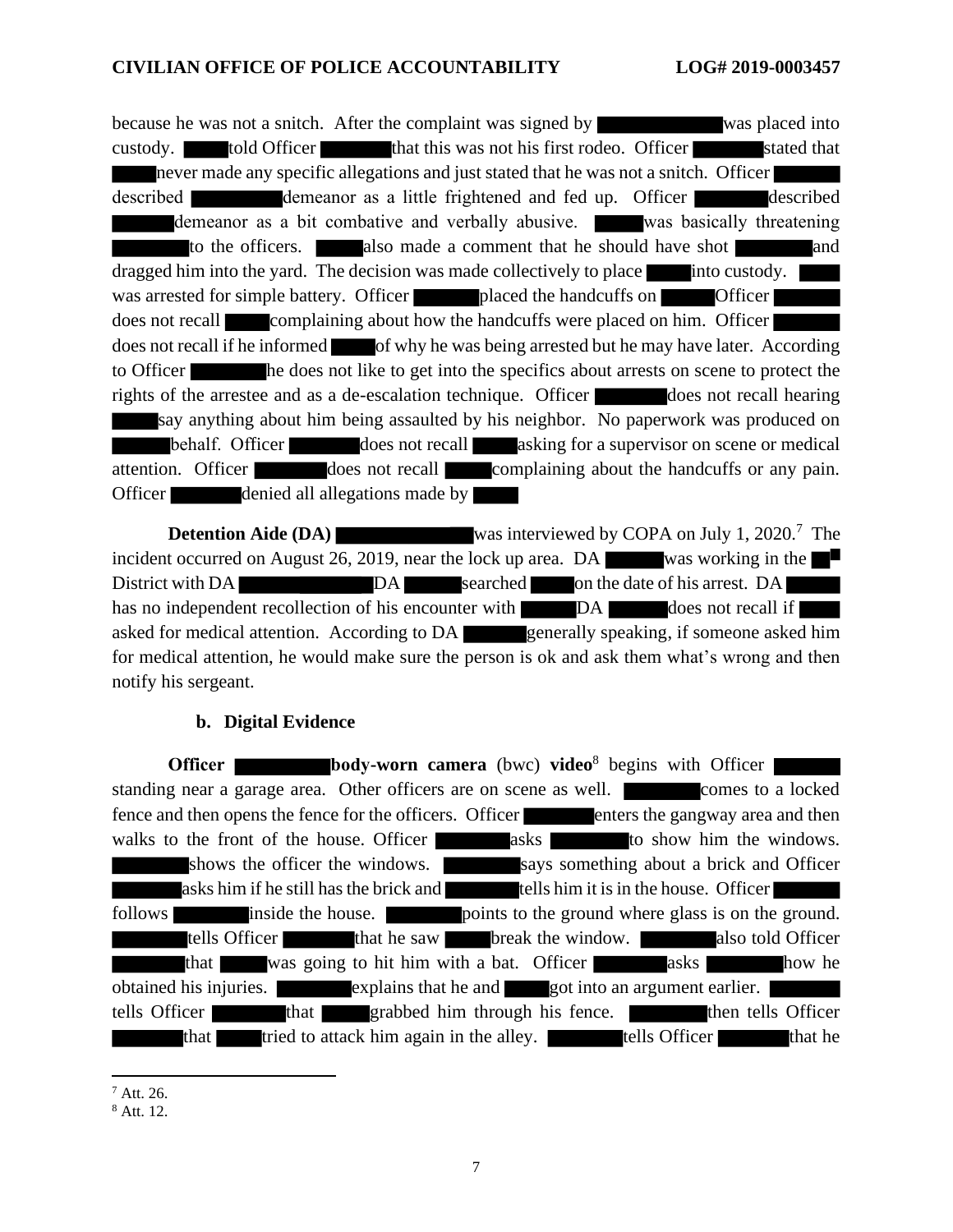did not see him break the window but that he did see him throwing stuff at the window. Officer tells to stay inside the house because is outside and that they will be back to talk to him.

Officer leaves house and speaks with his partner, Officer Officer speaks with Officer on scene and tells him that has broken windows. Officer tells Officer that admitted to doing it. Officer tells Officer that that is documenting everything is doing to but is not documenting what is doing to **Officer** tells Officer that told him that he and had an altercation earlier about 4:30 or 5pm. Officer gets into a squad vehicle and types something in the PDT. Officer tells the other officers that there are two reports made by against **Officer** tells Officer if if signs a report is going to jail.

Officer and Officer go back to house. Officer asks if he is going to sign a complaint and says yes. Officer and Officer go back into the alley and they ask to put his hands behind his back and Officer places handcuffs on is heard saying you all should arrest him too. asks Officer to call his wife. looks into Officer camera and says he (referring to is going to be fucked. keeps stating that he is not a snitch. Officer tells that it's on paper and his hands are tied. Officer tells that he is going to search him and then he proceeds to search is placed inside a marked squad vehicle.

**Officer body-worn camera** (bwc) **video**<sup>9</sup> begins with Officer already inside **home.** Officer is speaking with **interest officer** and Officer leave home and go back into the alley. While in the alley Officer speaks with Officer **Constant Officer** goes back inside home to see if he wants to sign a complaint. Officer asks asks if he is going to sign a complaint against and and tells her yes, he will. Officer tells him to stay in the house. Officers and go into the alley and they approach Officer places handcuffs on **Officer** tells that there were two reports made. Officer tells that his name is on the reports. Officer tells he has to make a report next time and tells her that he is not a snitch. A marked squad car pulls up to the scene and Officer walks up to the vehicle and speaks with the officers. Officer asks the officers for a misdemeanor complaint and she asks the officers if they would transport for them. Officer goes back inside home with the complaint and signs the complaint.

 $9$  Att. 13.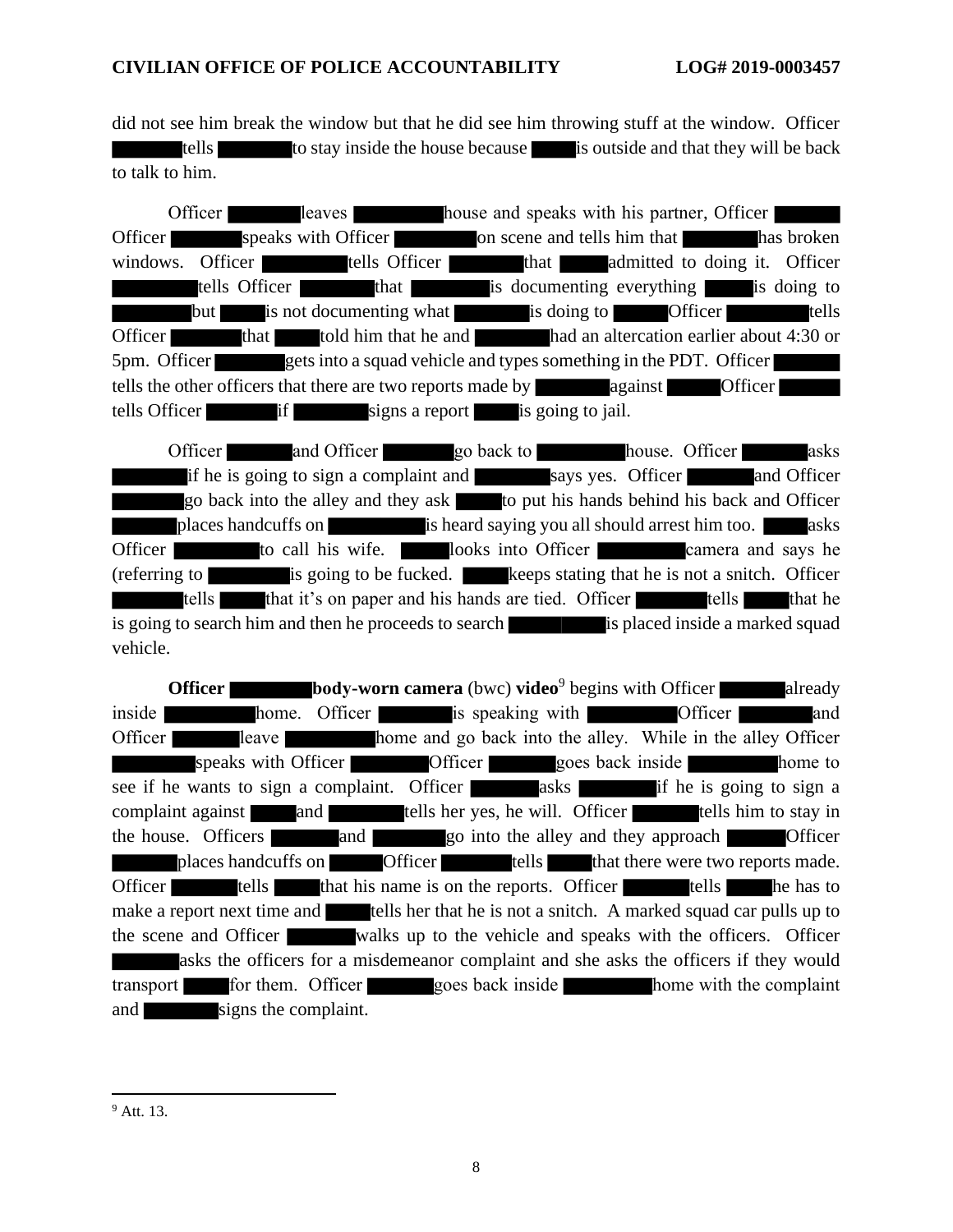**Officer body-worn camera** (bwc) **video**<sup>10</sup> begins with Officer driving his squad vehicle. Officer stops and exits the vehicle. Officer and his partner, Officer  $11$  speak with tells the officers that he had an incident earlier with and that officers already came for that incident and it was taken care of. then tells Officer that that tried to run him over, but he does not want to make a big deal out of it because he is just going to catch and beat him up. tells Officer that he was washing his garbage cans when approached him. tells the officer that started talking about his wife and children. tells Officer **that** that the tried to hit him in the head with a barricade but that he blocked it with his hand. points to his hand which has a bandage on it. tells the officer that he went inside his house to put on some shoes but when he came back out ran inside his home. **The tells Officer that he busted house** windows with a bat. then came out of his house and tried spitting on and going crazy. to come out of the fence. When the officers came earlier, they talked to talked to to told the officers that he did not want to press charges and that he was going to handle it the street way.

tells Officer that that tried to run him over, but that he did not call the cops and he just left it along. tells Officer when he catches he is going to beat him up. Officer asks if he can see hand. removes the bandage and shows his hand to Officer tells Officer that he did not want an ambulance and that he is a tough guy. In tells Officer he really does not care about his hand and he puts the bandage back on his hand. **The tells Officer** that when he catches he is going to put him in a casket or hurt him really bad. Officer tells that if all that happened then he needs to document it. tells Officer that the cops told him to do a report, but he did not because he is not a snitch. tells Officer that he is not a snitch again and that he will not make a report, but instead would rather go to jail. Officers and and arrive on scene and exit their squad vehicle. Officer tells Officers and what told him and Officer tells Officer that she was there when made a report and that was the named offender in the report.

### **c. Documentary Evidence**

According to his **arrest report**, was arrested on August 26, 2019, for battery. The narrative states grabbed while was sitting in his vehicle and tried to pull him out of the vehicle. also told responding officers that he had an earlier altercation with where grabbed and tried to pull him through his gate. told the responding officers that he observed throwing object at his residence, and officers

 $10$  Att. 15.

<sup>&</sup>lt;sup>11</sup> Officer BWC video captures much of what is depicted in Officer BWC. See Att. 11.  $12$  Att. 4.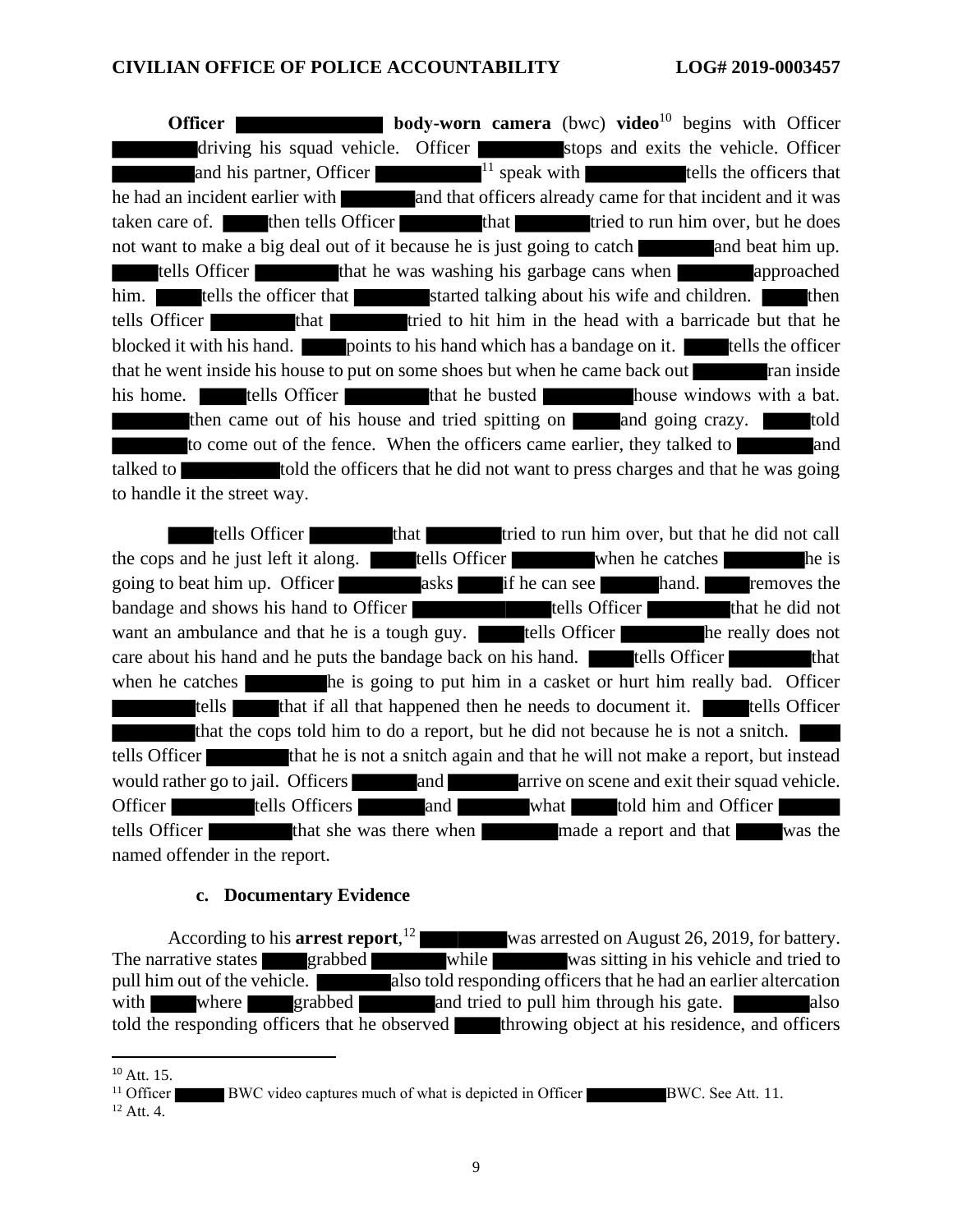observed glass on the inside of the residence and a brick on the windowsill. was arrested on signed complaints and transported to the  $\blacksquare$  district for processing.

# **VI. LEGAL STANDARD**

For each Allegation COPA must make one of the following findings:

- 1. Sustained where it is determined the allegation is supported by a preponderance of the evidence;
- 2. Not Sustained where it is determined there is insufficient evidence to prove the allegations by a preponderance of the evidence;
- 3. Unfounded where it is determined by clear and convincing evidence that an allegation is false or not factual; or
- 4. Exonerated where it is determined by clear and convincing evidence that the conduct described in the allegation occurred, but it is lawful and proper.

A **preponderance of evidence** can be described as evidence indicating that it is **more likely than not** that the conduct reviewed complied with Department policy. *See Avery v. State Farm Mutual Automobile Insurance Co.*, 216 Ill. 2d 100, 191 (2005), (a proposition is proved by a preponderance of the evidence when it has found to be more probably true than not). If the evidence gathered in an investigation establishes that it is more likely that the conduct complied with Department policy than that it did not, even if by a narrow margin, then the preponderance of the evidence standard is met.

**Clear and convincing evidence** is a higher standard than a preponderance of the evidence but lower than the "beyond-a-reasonable doubt" standard required to convict a person of a criminal offense. See *e.g.*, *People v. Coan*, 2016 IL App (2d) 151036 (2016). Clear and Convincing can be defined as a "degree of proof, which, considering all the evidence in the case, produces the firm and abiding belief that it is highly probable that the proposition . . . is true." *Id*. at ¶ 28.

### **VII. ANALYSIS**

COPA makes a finding of **Not Sustained** for **allegation #1** against Officer in that she improperly handcuffed G06-01-02 states that when feasible, an arrestee will be handcuffed with both hands behind the back and palms positioned outward. Handcuffs will be double-locked. stated in his interview to COPA that Officer placed the handcuffs on him too tightly and that he informed her of that, and she told him not to move around because they would get tighter. According to Officer she placed the handcuffs on as she was trained to do. Officer took one arm and placed one handcuff on his wrist and then took the other arm and placed the other handcuff on his other wrist. Officer made sure that there was adequate space in between the handcuffs and his wrists. Officer does not recall if she double locked the handcuffs on **Officer** further stated if would have informed her that the handcuffs were too tight she would have loosened them. Officer BWC was activated as she placed handcuffs on and never made any mention that the handcuffs were too tight. In fact, made threats about what he was going to do to his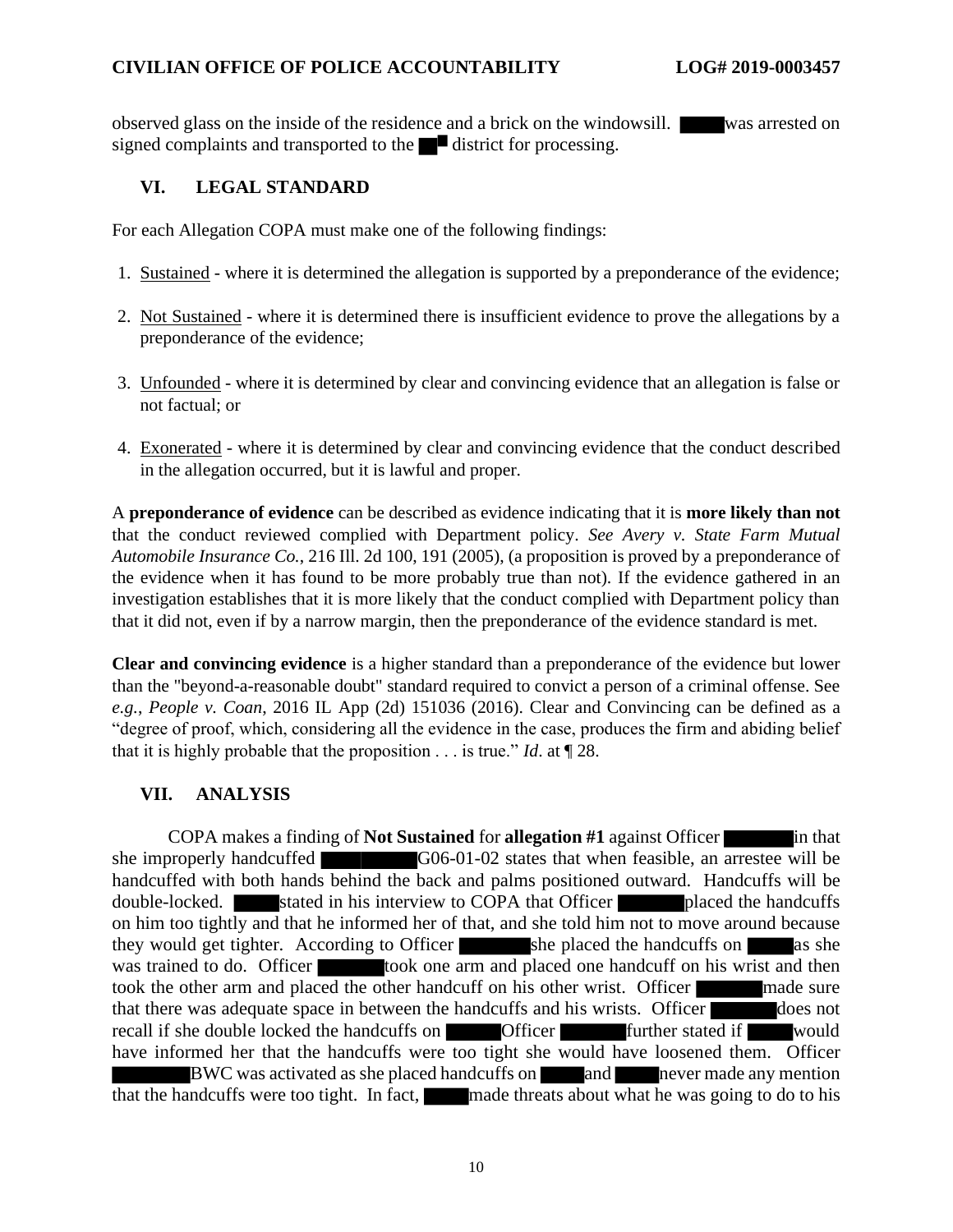neighbor instead. also never received any medical treatment for the handcuffs being too tight. As such, COPA makes a finding of Not Sustained for this allegation.

COPA makes a finding of **Exonerated** for **allegation #2** against Officer **allegation #1** against Officer in that both officers failed to tell why he was being arrested. According to **Officers** and never told him why he was being arrested. Officer stated that was aware that he was getting arrested and that he was informed of his charges at the police station. Officer did not inform why he was being arrested on scene. Officer does not recall if he informed of why he was being arrested but he may have done so at a later time. According to Officer he does not like to get into the specifics about arrests on scene to protect the rights of the arrestee and as a deescalation technique. It is unclear whether was told at the scene of why he was being arrested by the officers, but it is clear from the officers'BWC footage that was aware of the reason he was being arrested. Officers on scene spoke to about the fight he had with his neighbor and even told that he was the named party on a police report made by Officers even tried to convince to make a report regarding his allegations against his neighbor but told the officers that he was not a snitch and that he would rather go to jail than make a report. As such, COPA makes a finding of Exonerated for these allegations.

COPA makes a finding of **Exonerated** for **allegation #3** against Officer and **allegation #2** against Officer claim that he was assaulted by his neighbor. According to **officers** never looked into his claims that tried to run him over with his vehicle. Neither Officer nor Officer recall hearing state anything about his neighbor trying to run him over. Further body-worn camera footage show Officers and arrived after other officers were already on scene speaking with and getting his side of what occurred. Officers and **had limited conversation with** and they did not speak about attempting to run over. Officer who was also present at the scene, did speak to about his complaint and told him that he did not make a report because he was not a snitch. also can be heard on several of the officers' body-worn cameras stating that he would not file any reports on **because** he wanted to handle it the street way. **The actually** made the statement that he would rather go to jail then to make a report. As such, COPA makes a finding of Exonerated for these allegations.

**COPA** makes a finding of **Unfounded** for **allegation** #4 against Officer **allegation #3** against Officer in that both officers failed to call for a supervisor when asked to do so by **According to** he asked for a supervisor to be called in the presence of both officers while at the scene and neither one of them called a supervisor for him. Both officers deny hearing ask for a supervisor. Both officers had their body-worn cameras activated while at the scene and is never heard asking for a supervisor. The evidence is clear and convincing that no such request was made. As such, COPA makes a finding of Unfounded for these allegations.

COPA makes a finding of **Unfounded** for **allegation #5** against Officer and **allegation #4** against Officer in that both officers failed to provide medical attention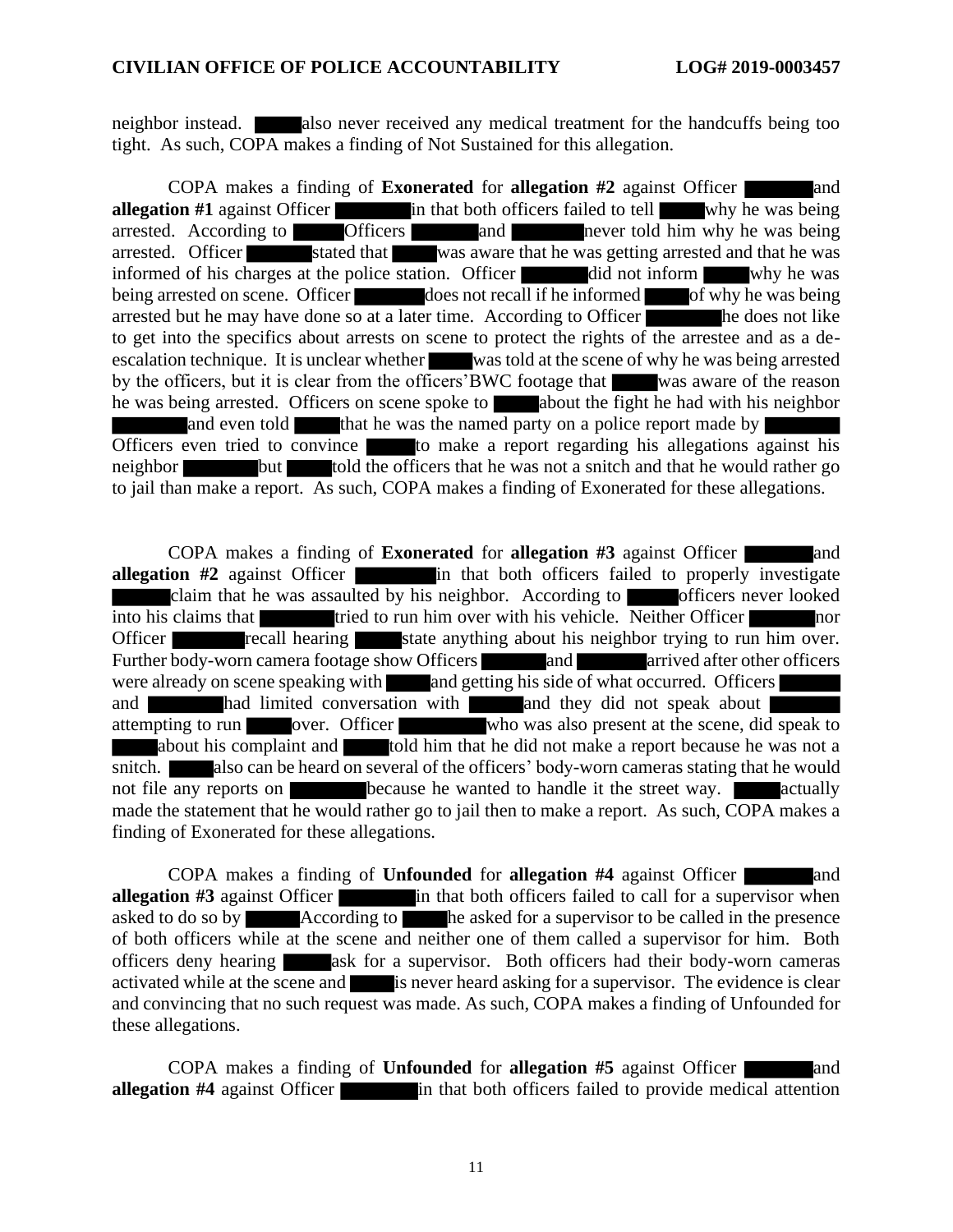when asked for it. According to he asked for medical attention on scene in the presence of both officers and neither one of them provided him with medical attention. stated he needed medical attention for a cut he had received in his earlier encounter with and for the handcuffs being too tight. Both officers deny hearing ask for medical attention. Both officers had their body-worn cameras activated while at the scene and is never heard asking either officer for medical attention. is also heard on Officer bwc discussing the cut on his hand. He stated that the officers who had arrived earlier asked if he needed an ambulance for his cut, and told them he did not; that he was a tough guy. also did not seek any medical treatment once he was released from custody. The evidence is clear and convincing that no such request was made. As such, COPA makes a finding of Unfounded for these allegations.

COPA makes a finding of **Not Sustained** for **allegation #1** against Detention Aide (DA) in that DA failed to provide medical attention when asked. According to he asked for medical attention while being processed in lock up for a cut he had gotten in his earlier encounter with and for the handcuffs being too tight. DA had no independent recollection of his encounter with  $\Box$  and he only knew that he assisted with  $\Box$ processing because he read it off the arrest report. COPA finds ability to recall historical fact, as demonstrated in the previous two paragraphs, is unreliable. As such, COPA makes a finding of Not Sustained for the allegation against DA

# **VIII. CONCLUSION**

Based on the analysis set forth above, COPA makes the following findings:

| <b>Officer</b> | <b>Allegation</b>                                                                                                                                                                                                                                                                                                                                                                                                                                                                                                                     | <b>Finding</b>                     |
|----------------|---------------------------------------------------------------------------------------------------------------------------------------------------------------------------------------------------------------------------------------------------------------------------------------------------------------------------------------------------------------------------------------------------------------------------------------------------------------------------------------------------------------------------------------|------------------------------------|
| Officer        | 1. It is alleged by<br>that on or about<br>August 26, 2019, at approximately 8:10pm, at or<br>Officer  <br>near<br>committed misconduct<br>star l<br>through the following act or omission:<br>by improperly handcuffing<br>in violation<br>of Rule 10.<br>2. It is alleged by<br>that on or about<br>August 26, 2019, at approximately 8:10pm, at or<br>Officer  <br>near<br>committed misconduct<br>star l<br>through the following act or omission: by failing<br>to tell<br>why he was being arrested, in<br>violation of Rule 5. | <b>Not Sustained</b><br>Exonerated |
|                | 3. It is alleged by<br>that on or about<br>August 26, 2019 at approximately 8:10pm, at or<br>Officer<br>near                                                                                                                                                                                                                                                                                                                                                                                                                          | Exonerated                         |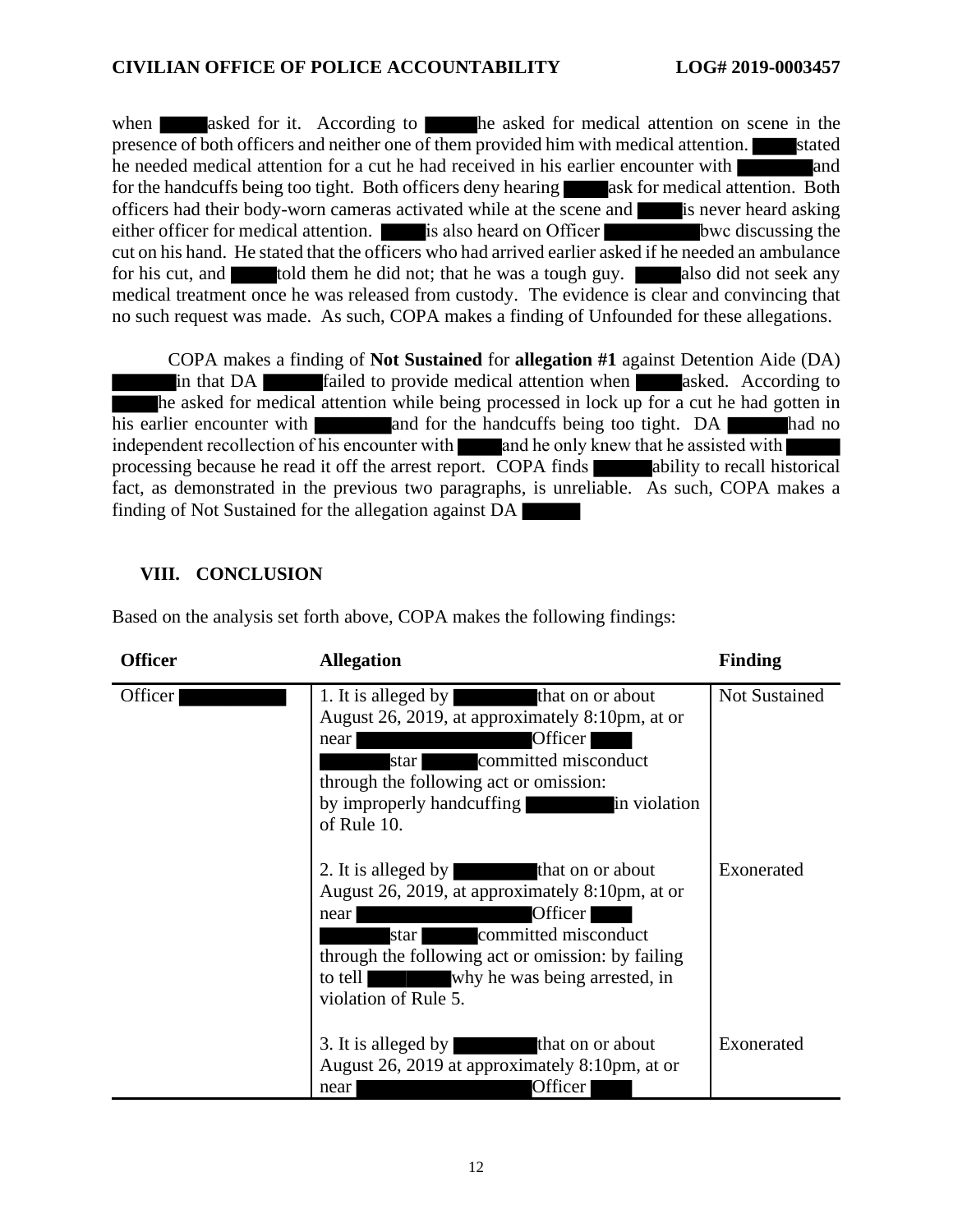|         | committed misconduct<br>star<br>through the following act or omission: by failing<br>claim that he<br>to properly investigate<br>was assaulted by his neighbor in violation of Rule<br>10.<br>4. It is alleged by that on or about<br>August 26, 2019 at approximately 8:10pm, at or<br>Officer<br>near<br>committed misconduct<br>star  <br>through the following act or omission: by failing | Unfounded  |
|---------|------------------------------------------------------------------------------------------------------------------------------------------------------------------------------------------------------------------------------------------------------------------------------------------------------------------------------------------------------------------------------------------------|------------|
|         | to call for a supervisor when asked to do so by<br>in violation of Rule 5.<br>5. It is alleged by<br>that on or about<br>August 26, 2019 at approximately 8:10pm, at or<br>Officer<br>near<br>committed misconduct<br>star  <br>through the following act or omission: by failing<br>to provide<br>with medical attention when<br>he asked, in violation of Rule 5.                            | Unfounded  |
| Officer | 1. It is alleged by<br>that on or about<br>August 26, 2019 at approximately 8:10pm, at or<br>Officer<br>near<br>star committed misconduct<br>through the following act or omission: by failing<br>to tell<br>why he was being arrested, in<br>violation of Rule 5.                                                                                                                             | Exonerated |
|         | 2. It is alleged by<br>that on or about<br>August 26, 2019 at approximately 8:10pm, at or<br>Officer<br>near<br>committed misconduct<br>star  <br>through the following act or omission: by failing<br>to properly investigate<br>claim that he<br>was assaulted by his neighbor, in violation of Rule<br>10.                                                                                  | Exonerated |
|         | 3. It is alleged by<br>that on or about<br>August 26, 2019 at approximately 8:10pm, at or<br>Officer<br>near<br>star committed misconduct<br>through the following act or omission: by failing<br>to call for a supervisor when asked to do so by<br>in violation of Rule 5.                                                                                                                   | Unfounded  |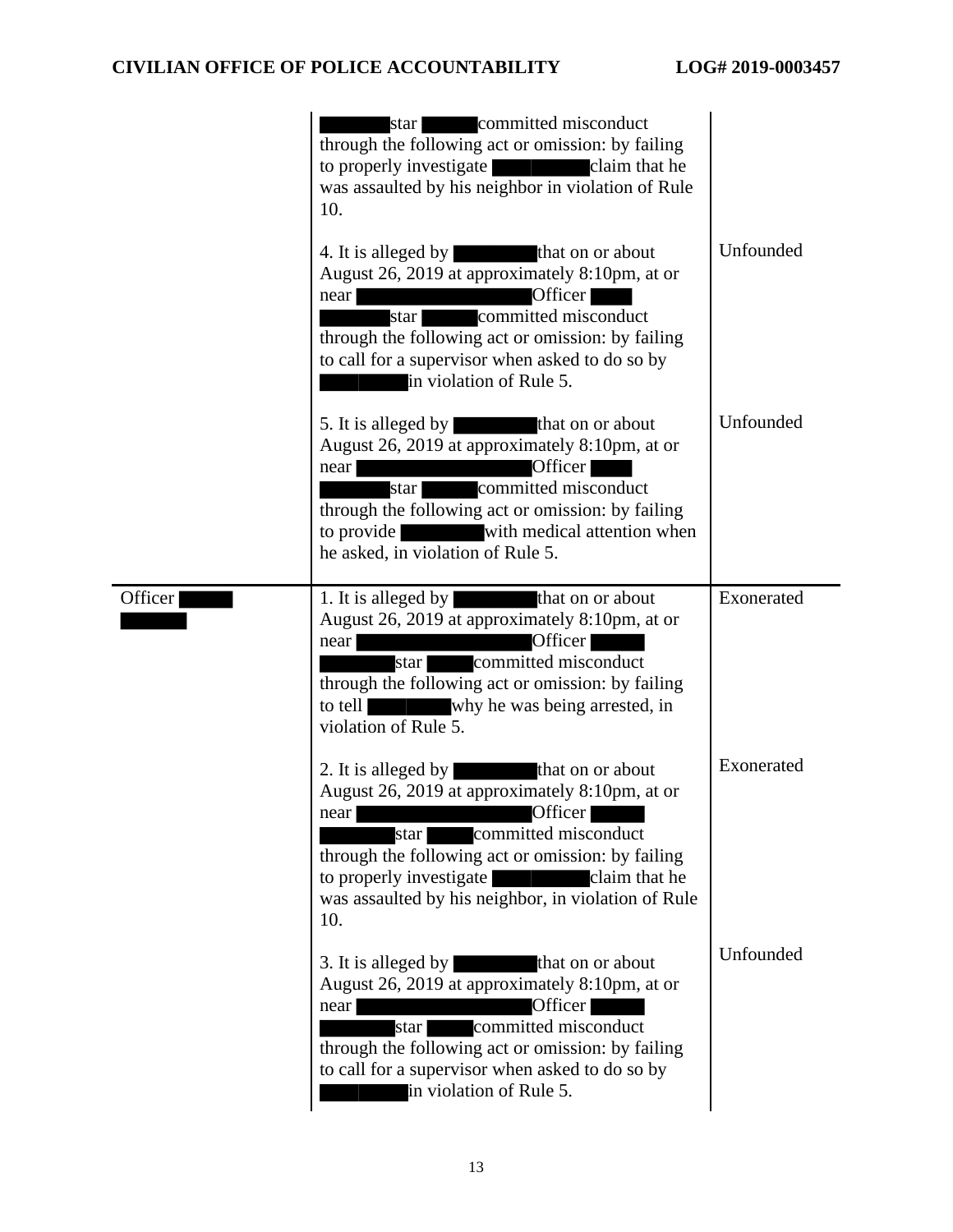|                | 4. It is alleged by that on or about<br>August 26, 2019 at approximately 8:10pm, at or<br>Officer<br>near<br>committed misconduct<br>star  <br>through the following act or omission: by failing<br>with medical attention when<br>to provide<br>he asked, in violation of Rule 5.                                      | Unfounded     |
|----------------|-------------------------------------------------------------------------------------------------------------------------------------------------------------------------------------------------------------------------------------------------------------------------------------------------------------------------|---------------|
| Detention Aide | 1. It is alleged by<br>that on or about<br>August 26, 2019, at approximately 9:47pm, at or<br>near the District lock up, Detention<br>Aide<br>Employee #<br>committed misconduct through the following act<br>or omission: by failing to provide<br>with<br>medical attention when he asked, in violation of<br>Rule 5. | Not Sustained |

Approved:

la Clutal

7-13-2020

Angela Hearts-Glass Date *Deputy Chief Administrator-Chief Investigator* 

\_\_\_\_\_\_\_\_\_\_\_\_\_\_\_\_\_\_\_\_\_\_\_\_\_\_\_\_\_\_\_\_\_\_ \_\_\_\_\_\_\_\_\_\_\_\_\_\_\_\_\_\_\_\_\_\_\_\_\_\_\_\_\_\_\_\_\_\_